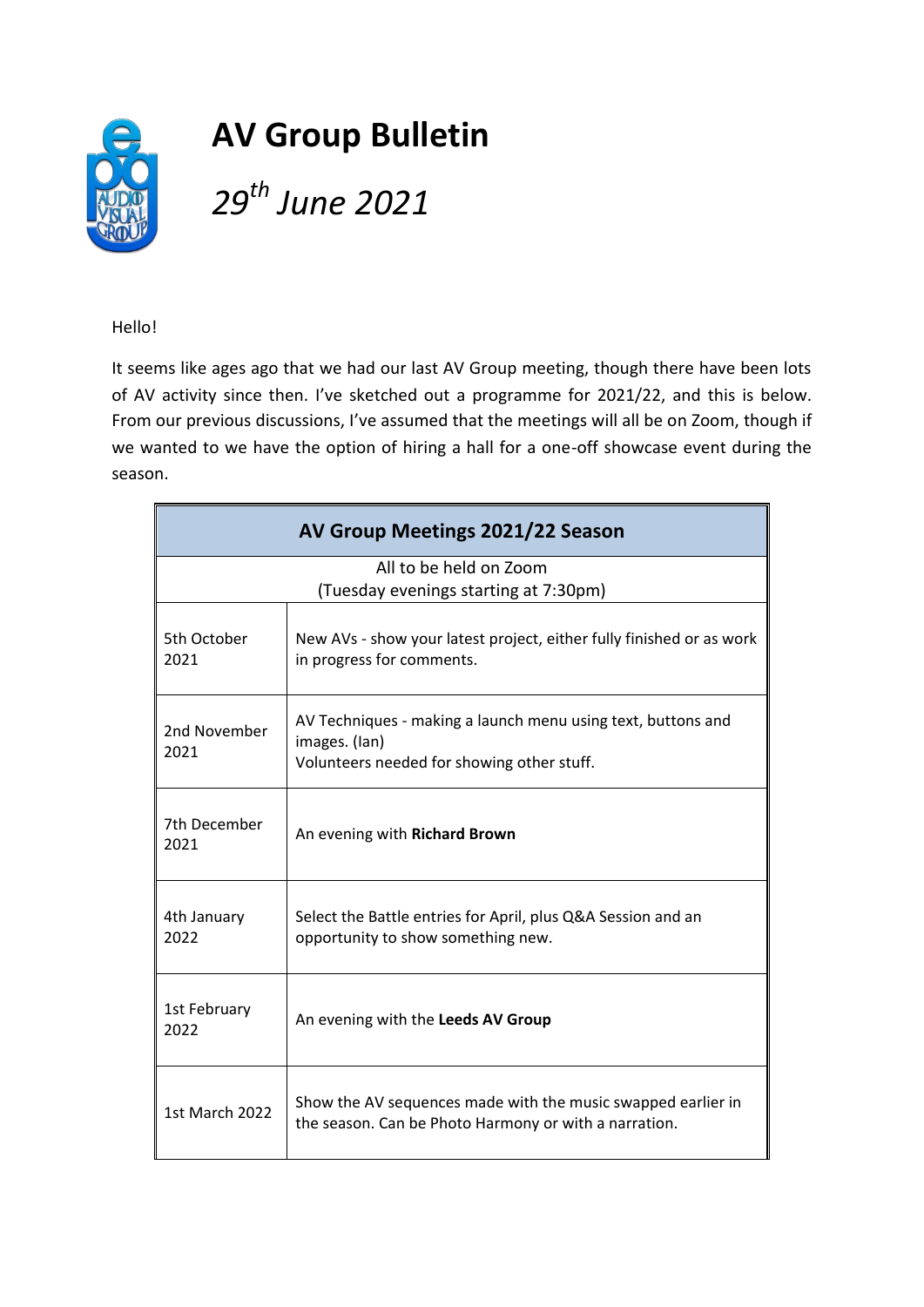| 5th April 2022 | AV Battle between Adelaide, Cardiff, Wantage and EPG, scored by<br>group members. |
|----------------|-----------------------------------------------------------------------------------|
| tba            | Jurassic Coast International AV Salon                                             |
|                |                                                                                   |

# **AV Battle**

Earlier in the year we had a battle against Adelaide, Wilmslow and Wantage. It's taken some time to get all of the results back, but the last one came in this week, so the final scores are attached as a separate document. Wilmslow won this time!

## **Music Swap**

Last year's 'swap' proved very popular, and actually yielded some AVs that went on to win prizes at festivals and competitions! I've put it on the programme again this year, so if you would like to participate please send me an MP3 file in July so that I can issue them in August. As previously, any music piece will do, and you are free to make any type of sequence you want to.

# **Jurassic Coast International AV Salon**

This was a huge success with many more entries than we imagined. 'Accepted' entries can be downloaded if you want to see any of them again. The link is:

## [https://www.dropbox.com/sh/4sg49ooql5119bi/AACX9Es7z\\_mAd\\_hB64SioCwXa?dl=0](https://www.dropbox.com/sh/4sg49ooql5119bi/AACX9Es7z_mAd_hB64SioCwXa?dl=0)

It's a bit fraught getting non-public Dropbox links to work, so let me know if this one is faulty and I'll try again.

The Jurassic steering committee have a meeting scheduled to discuss all aspects of the event, and following this an announcement will be made about the details of the 2022 competition. If you have any feedback that you haven't yet sent to me please let me know your thoughts.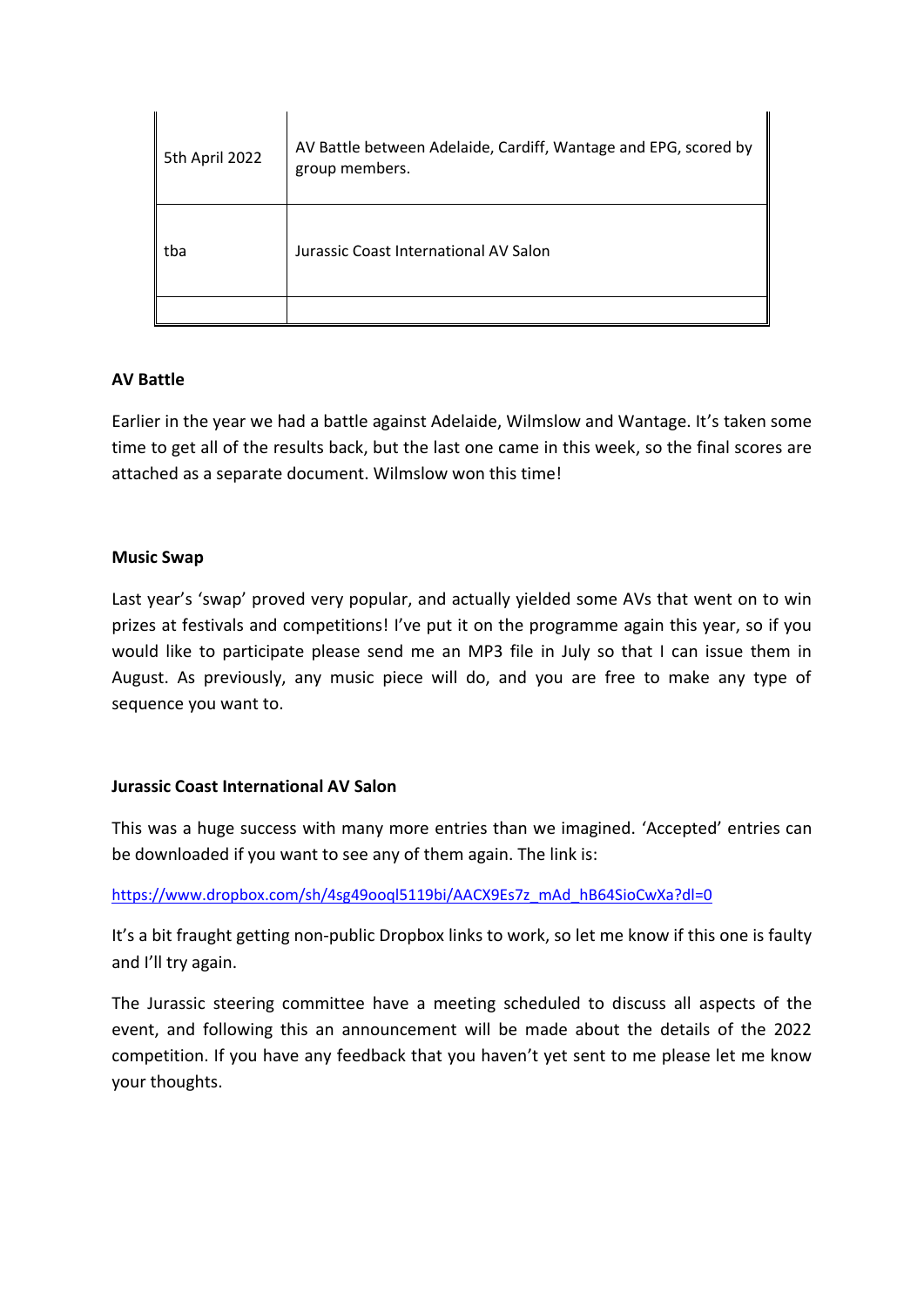### **Competition Successes**

It's been a busy time for AV competitions, and several members have been successful, particularly Sheila!

#### *Adelaide International AV Festival*

| Derrick: | Reconciliation - APS Merit                                            |
|----------|-----------------------------------------------------------------------|
| lan:     | The Moor, The Monkey and the Wall Street Crash - Best Original Script |
|          | City of Darkness - FIAP Honourable Mention                            |
|          | The Gallery - FIAP Honourable Mention                                 |
|          | Two Circles - FIAP Acceptance                                         |
| Sheila:  | Behind the Mask - Best Creative Imagery                               |

### *Challenge 321 AV Competition*

This is an international AV Competition with a time limit of 3 mins 21 seconds, and there were 94 entries in all. The judging takes place in various groups around the world, and the scores from each group are totalled to get the results

Ian: Cathedral *11th Place*

Sheila: Behind the Mask *13th Place*

Mo: Four Notes *20th Place*

Christine: Across the Seasons *67th Place*

Sadly no-one in our group got a cash prize this year – the cut-off was  $10<sup>th</sup>$  place!

#### *Tauranga Audio-Visual Salon*

This is a relatively new competition hosted by New Zealand club. There are four categories, 'Theme', 'World of Nature', 'Music, Poetry and Song' and 'Documentary'. The time limits are